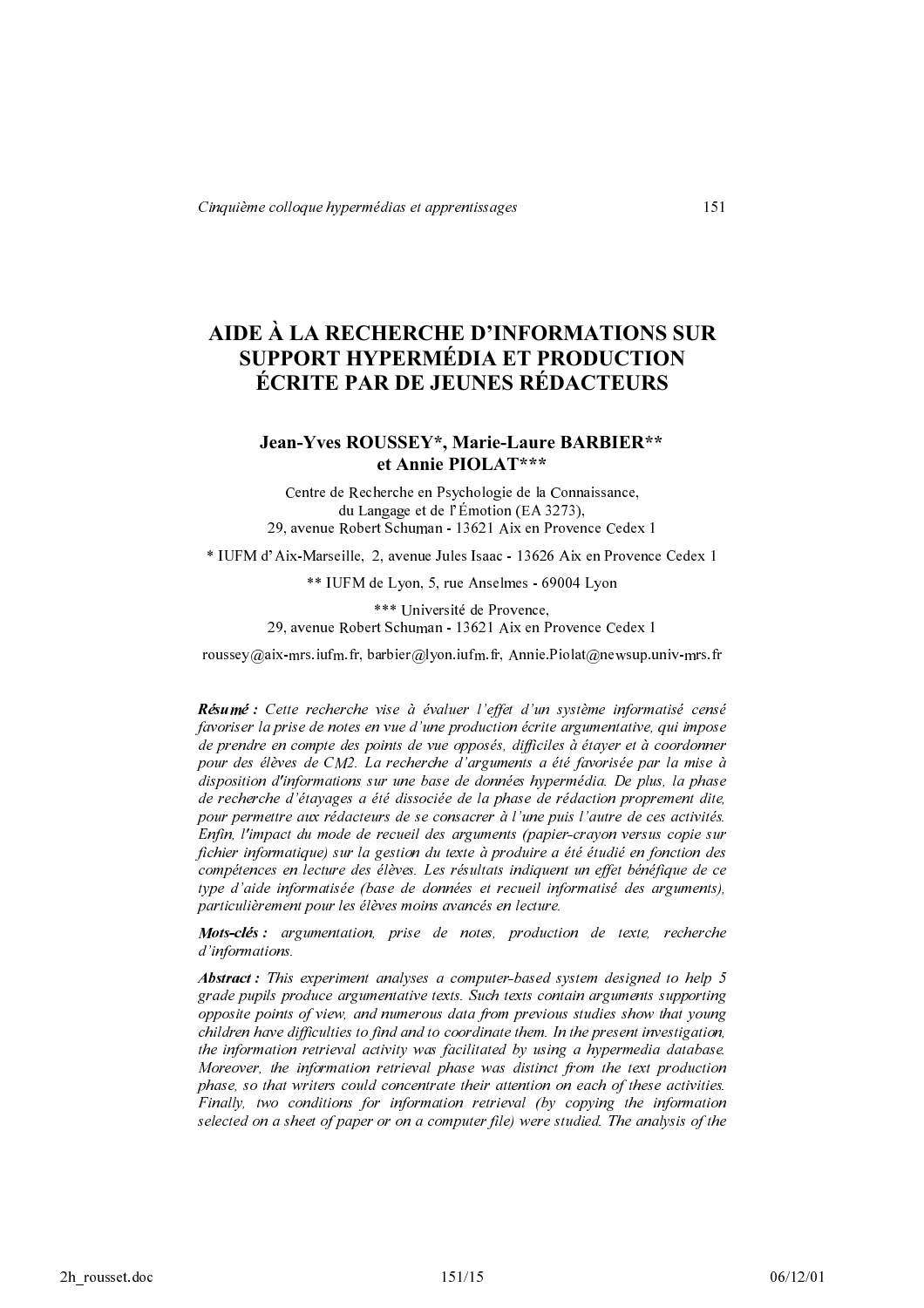way children control their text production took into account their reading abilities. Results show that this computer based system has some supportive effects, especially for less advanced readers. But it is not only the hypermedia database that is helpful to find relevant arguments. The way pupils store arguments has a major effect on the retrieval of ideas and on writing strategies developed afterward, and it seems decisive to take these conditions into consideration.

# **INTRODUCTION**

Les jeunes rédacteurs commencent à être confrontés à la production écrite de textes argumentatifs au CM2 à l'âge de 10-11 ans. De nombreuses recherches ont montré, qu'à cet âge, les enfants éprouvent des difficultés à produire des écrits ayant un caractère argumentatif (Akiguet, 1997 ; Coirier, 1996 ; Golder & Coirier, 1994 ; Piolat, Roussey & Gombert, 2000; Roussey, Piolat & Gombert, 1999), c'est-à-dire des textes intégrant en les articulant des étayages défendant des points de vues opposés et contradictoires (Adam, 1992). Parmi les différentes explications avancées pour rendre compte de ces difficultés, certaines posent que les enfants peinent dès la phase de recherche d'étayages. Par exemple, Berkowitz et Muller (1986) ont montré qu'avant 12 ans, les enfants ne parviennent pas à réfuter les arguments d'un opposant. De plus, les enfants, jusque vers 11-12 ans étayent uniquement leur propre point de vue lorsqu'ils argumentent par écrit (Brassart, 1991). Cette tendance à plus étayer sa propre position, également retrouvée chez les adultes (Stein & Miller, 1993 ; Andriessen et al., 1996), résulterait de la nature asymétrique des connaissances qui seraient plus nombreuses en faveur qu'en défaveur des croyances de l'argumentateur (Stein, Calicchia & Bernas, 1995).

Les technologies d'information et de communication (TIC) semblent constituer un moyen de pallier à la fois ce problème lié à l'asymétrie des connaissances et la difficulté à étaver différents points de vue dans le cadre d'une tâche de production de texte. En effet, comme l'indique Carrier (2000) ou Lévy (1997), internet, par exemple, met à la portée de tous une somme incalculable de connaissances. De plus, l'utilisation de ces nouveaux supports de connaissances présente un caractère motivant pour les élèves (Baron & Bruillard, 1996) qui n'éprouvent aucune difficulté ou appréhension dans la manipulation de ces outils (Carrier, 2000). Ainsi, grâce à internet ou, de façon plus générale, à la consultation de bases de connaissances hypermédia. les élèves pourraient être en situation de disposer de toutes les connaissances utiles pour argumenter en étayant des points de vue contradictoires sur un thème donné

Cependant, l'utilisation des TIC, pour attrayante qu'elle soit, n'est pas aussi simple que semble le laisser croire l'absence d'appréhension des élèves face à cet outil. En effet, selon Rouet (1998), les innovations introduites dans nombre de produits multimédia, loin de réduire la complexité cognitive des activités proposées aux élèves, ajoutent aux difficultés que les apprenants rencontrent avec les supports traditionnels. Les hypertextes, par exemple, constitueraient de véritables casse-tête pour les utilisateurs débutants (Rouet, 1997). Ainsi, nombre de recherches portent sur l'analyse de la navigation dans les hypertextes et sur les aides susceptibles de la faciliter (Burns, 2000 ; Campbell & Maglio, 1999), aides généralement génératrices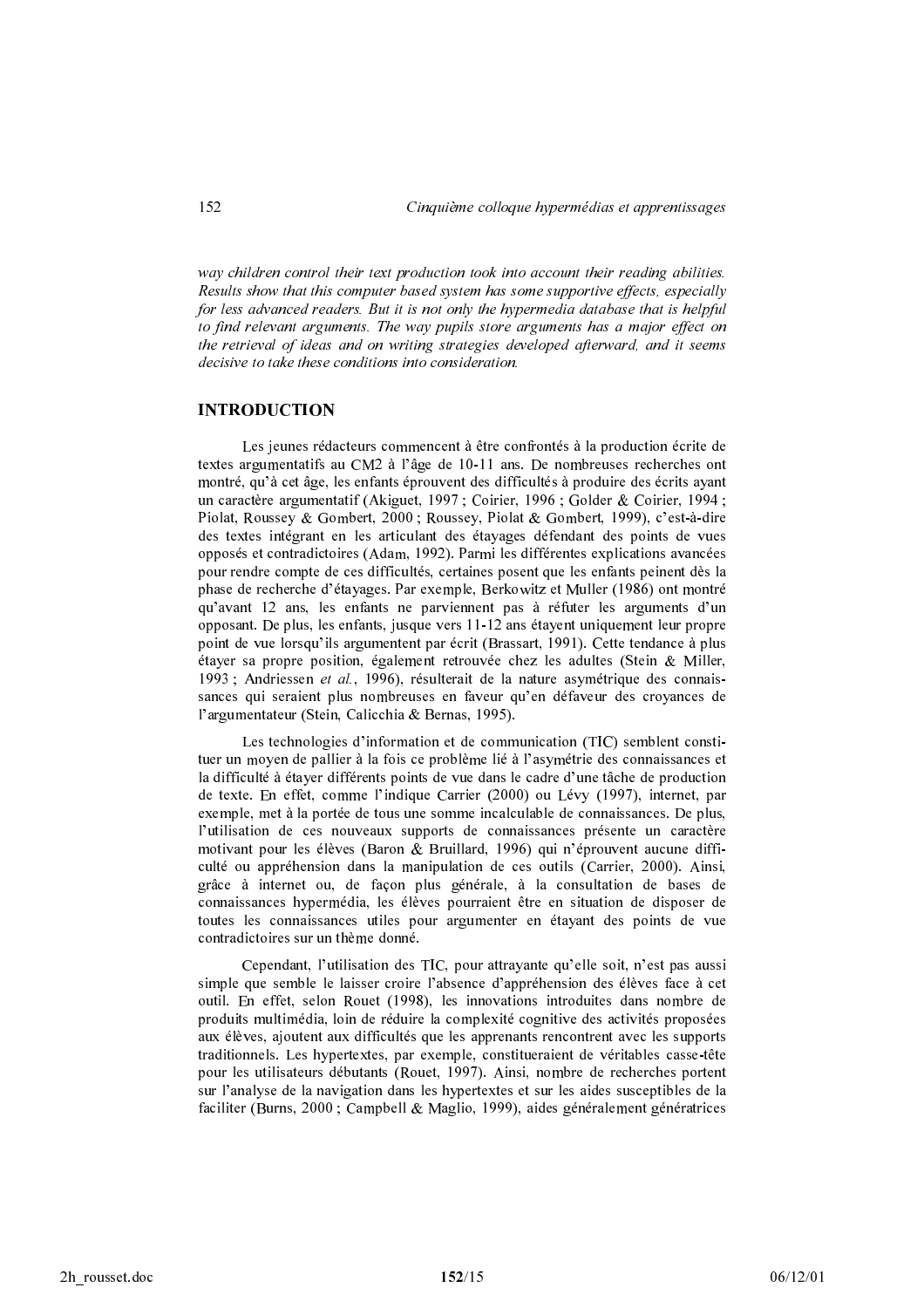de surcharge cognitive (Jacquinot, 1997). Cette surcharge cognitive résulte à la fois de la complexité structurelle des hypertextes et des différents processus à mettre en œuvre de façon délibérée pour atteindre les informations recherchées (Rouet & Tricot, 1998). Parallèlement à cette surcharge cognitive, l'utilisation d'un système hypermédia pour rechercher de l'information peut aussi poser un problème de difficulté de lecture à l'écran d'un ordinateur. En effet, cette lecture est moins efficace que celle d'un texte imprimé du fait de l'absence des indicateurs de traitement spatial présents sur un support papier (Piolat, Roussey & Thunin, 1997).

Toutefois, malgré ces sources de difficulté potentielles, Rouet (1997) indique que l'utilisation d'hypertextes simples permet à des élèves, âgés de 11 à 14 ans, de réaliser efficacement des tâches de recherche d'informations en vue de répondre à des questions.

Aussi, cette recherche visait à évaluer l'impact d'un dispositif constitué d'une base de données hypermédia chez des élèves de CM2 soumis à une tâche de rédaction de texte argumentatif. Pour prendre en compte les différents constats qui viennent d'être présentés brièvement, plusieurs dispositions ont été retenues pour aménager le dispositif.

Tout d'abord, la tâche a été divisée en deux phases, une de recherche d'informations et une de rédaction proprement dite, afin d'en limiter le coût cognitif et de permettre aux élèves de se focaliser successivement sur les traitements impliqués par ces deux activités (Hayes, 1996; Kellogg, 1996). Ainsi, le processus de recherche d'idées était clairement distinct de l'organisation et de la formulation de ces idées, et les jeunes rédacteurs pouvaient concentrer leur attention sur chacun de ces processus. De plus, avec le même souci de proposer une tâche qui ne soit pas trop exigeante en ressources cognitives, certains participants ont utilisé une aide au recueil d'informations lors de la première phase de recherche d'étavages. Cette aide était censée faciliter le processus de récupération d'idées, en diminuant la charge cognitive associée à la prise de notes, l'utilisation de la fonction « copier-coller » étant plus aisée que l'écriture manuelle des informations lues (Crinon & Pachet, 1997). En effet, Slotte et Lonka (1998, 1999) ont mis en évidence qu'une prise de notes manuscrites n'avait pas forcément d'incidence positive sur la rédaction et pouvait même gêner les processus de compréhension pendant la lecture. Enfin, le niveau de maîtrise en lecture des participants a été contrôlé.

Au total, deux objectifs ont donc été poursuivis dans cette recherche :

- vérifier si le dispositif informatisé proposé (une base de donnée hypermédia associée à un bloc-notes informatisé) peut effectivement aider les élèves de CM2 à trouver des étayages pertinents et supportant des points de vue opposés pour argumenter par écrit. Plus particulièrement, il s'agissait également d'évaluer l'impact de l'aide fournie par la mise à disposition d'un blocnotes informatisé comparativement à une prise de notes manuelle ;
- évaluer si la mise à disposition d'étayages potentiels, grâce à ce dispositif, permet aux élèves de produire des textes contenant des arguments et des contre-arguments organisés conformément au schéma argumentatif.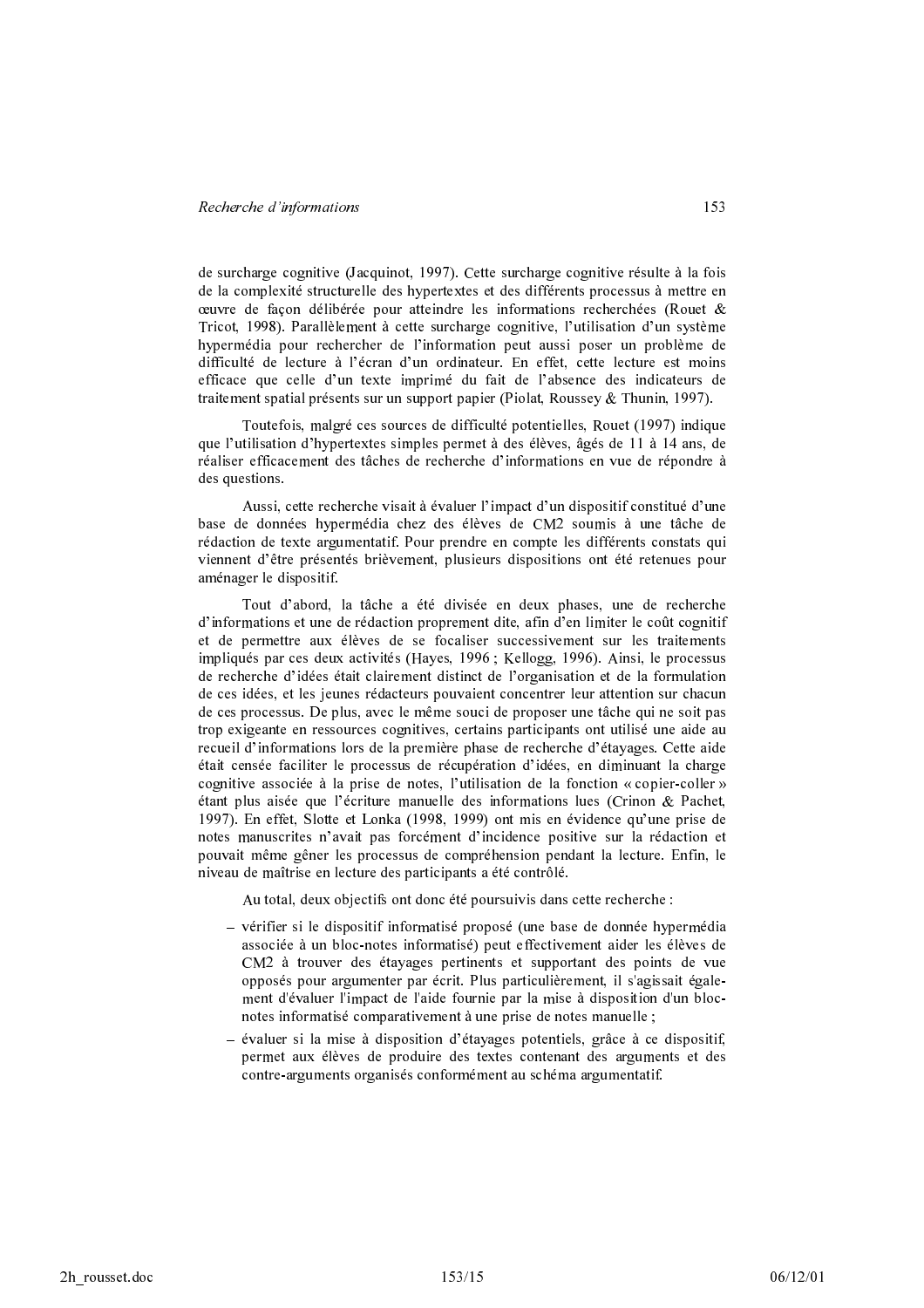# **MÉTHODE**

# Participants

95 élèves de classes de CM2 de quatre écoles des Bouches-du-Rhône ont participé à l'expérience. Deux facteurs ont présidé à la constitution des groupes expérimentaux :

- $-$  le niveau en lecture des participants : les résultats des élèves à un test préalable de compréhension en lecture (Aubret & Blanchard, 1991) ont permis de les distinguer en lecteurs plus ou moins avancés (avancés = 48 ; moins avancés =47). Les groupes ont été constitués à partir de la médiane de la distribution des scores (min :  $0$  - max : 15) des 95 élèves (med=10.5) ;
- le mode de recueil des informations utilisé lors de la phase de recherche d'informations : dans chaque groupe de lecteurs, les élèves ont été répartis aléatoirement en fonction du mode de recueil d'informations utilisé (Blocnotes ou Papier/crayon). 51 élèves ont utilisé le Bloc-notes et 44 ont sélectionné les étayages sur papier.

|            | Bon lecteurs |         |            |          | Moins bons lecteurs |            |  |
|------------|--------------|---------|------------|----------|---------------------|------------|--|
|            | Effectif     | Moyenne | Ecart-type | Effectif | Moyenne             | Ecart-type |  |
| Bloc-notes | 30           | 12.4    | 1 16       | 21       |                     | 2.66       |  |
| Papier     |              |         | 14 I       | 26       |                     | 2.19       |  |

Tableau 1. Constitution des groupes expérimentaux. Effectif, moyenne et écart-type de la distribution des scores au test de lecture (note maximum :15) dans chacun des groupes.

Par ailleurs, la familiarisation des élèves avec l'outil informatique a été contrôlée. Ils avaient appris au préalable à se servir des fonctionnalités nécessaires pour explorer une base de données et copier des informations sur un fichier informatique.

### Procédure

Les élèves étaient prévenus dès le départ qu'ils auraient à rédiger manuellement un texte argumentatif sur le thème du transport des produits pétroliers par voie maritime, texte dont le début et la fin étaient fixés (tâche alpha-oméga, Brassart, 1988, cf. tableau 2), afin de les inciter à prendre en compte deux points de vue contradictoires.

Ils étaient également informés qu'ils devraient réaliser ce travail individuellement et au cours de deux phases distinctes.

Lors d'une première séance, la phase de recherche d'informations d'une durée limitée à 40 minutes, la tâche consistait, pour les élèves des quatre conditions, à rechercher et relever les étayages pertinents dans la base de données informatisée, en prévision de la tâche de rédaction. Au cours de cette phase, les élèves de la condition Bloc-notes ne pouvaient copier dans leur fichier plus de vingt lignes de texte et les élèves de la condition papier plus de deux pages manuscrites. A l'issue du temps imparti, les feuilles des élèves en condition papier étaient ramassées et les fichiers des autres élèves étaient sauvegardés par l'enseignant puis imprimés.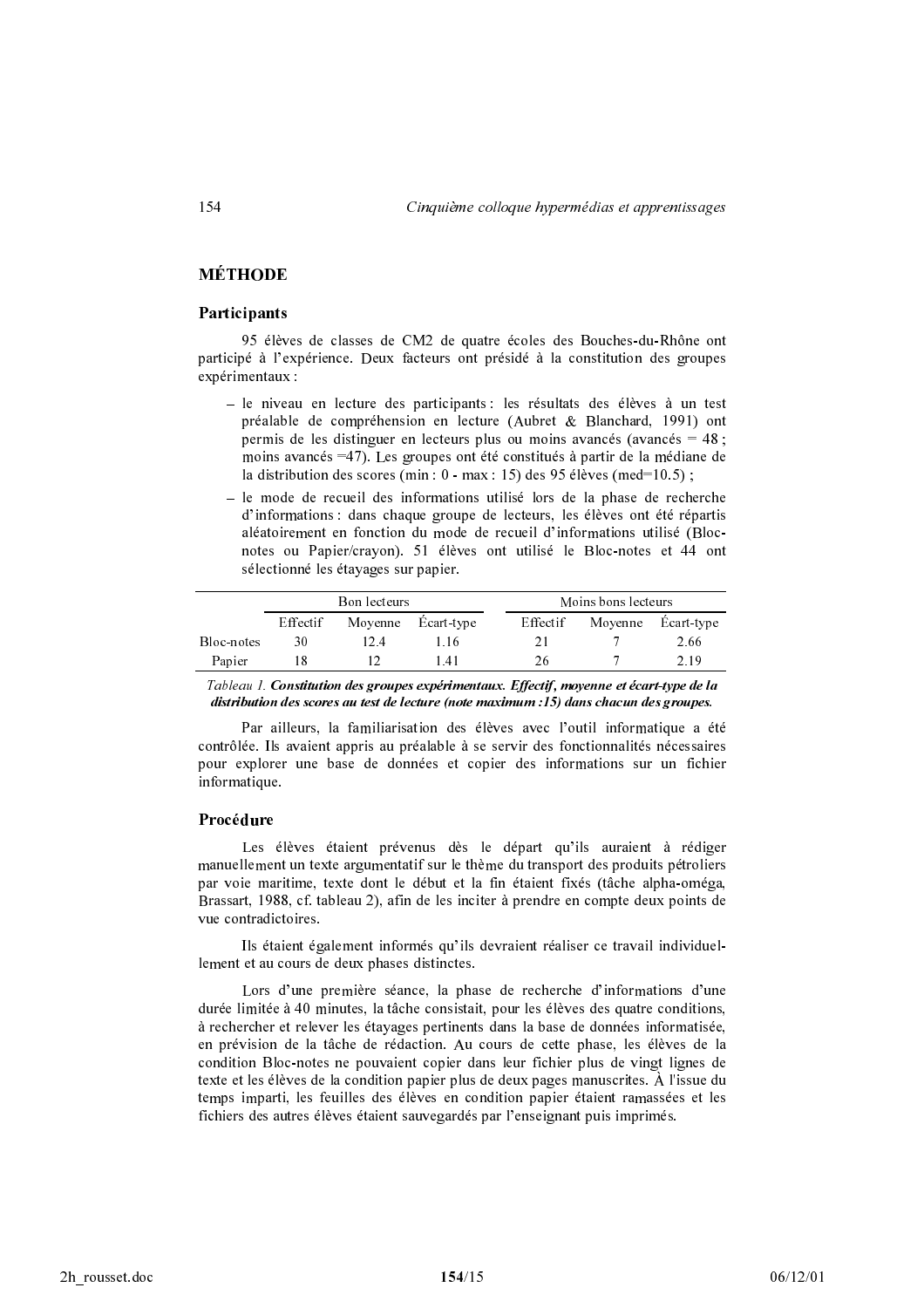Lors d'une deuxième séance, la phase de rédaction d'une durée de 45 minutes, la tâche consistait à rédiger, sur une feuille et à l'aide d'un crayon, un texte argumentatif d'une page qui devait être cohérent et le plus convaincant possible. A cette fin, les élèves pouvaient utiliser les étayages relevés pendant la phase précédente de recherche d'informations et d'autres si nécessaire.

Prémisse : Après le naufrage du pétrolier Erika, l'opinion publique, de nombreuses associations et les écologiques soucieux de protéger l'environnement de graves pollutions, demandent l'interdiction du transport des produits pétroliers par mer.

 $\ddotsc$ 

 $\ddotsc$ 

Conclusion : Donc il est nécessaire de continuer à utiliser les pétroliers pour transporter le pétrole.

Tableau 2. Prémisse et conclusion fournies aux participants.

A l'issue de la phase de rédaction, les élèves ont été soumis à un questionnaire sur leur façon d'utiliser l'ordinateur ainsi que sur leur sentiment quant au caractère intéressant et motivant de l'outil informatique (15 questions). 91 élèves ont répondu à ce questionnaire (49 élèves en condition Bloc-notes ; 42 en condition Papier/crayon).

# Matériel expérimental

# La phase de recherche d'informations

Un support multimédia sur CD-Rom a été élaboré en aménageant un site web existant. Les liens externes du site ont été supprimés, deux rubriques ont été allégées au niveau du contenu, et une autre a été ajoutée qui contenait des informations extraites de la version sur CD-Rom de l'encyclopédie Universalis (rubrique « Transport » de l'article « Pétrole »), afin que les élèves puissent trouver des arguments en faveur de chacun des points de vue à étayer lors de la phase de rédaction.

Au total, la base de données comportait une page d'accueil comprenant un sommaire dans lequel 8 rubriques étaient présentées : *objectifs, informations utiles,* rappel des faits, dossier, transport par mer, témoignages, revue de presse et foire aux questions. Chacune de ces rubriques était organisée sur trois niveaux de profondeur au plus. En outre, la base de données comportait des liens inter-rubriques (pour passer d'une rubrique à l'autre sans repasser par le sommaire) et des liens intra-rubriques, notamment avec un glossaire présentant la définition de certains termes particuliers.

En condition Bloc-notes, les élèves ont utilisé l'utilitaire Word Pad. Il faut noter que celui-ci ne s'affichait pas simultanément avec la base de données. Pour y copier les informations, il était nécessaire de passer de la base de données au fichier Bloc-notes à l'aide d'un bouton dans la barre de menu de Windows. Le trajet inverse se faisait en cliquant simplement sur la page de la base de données restée affichée en arrière plan.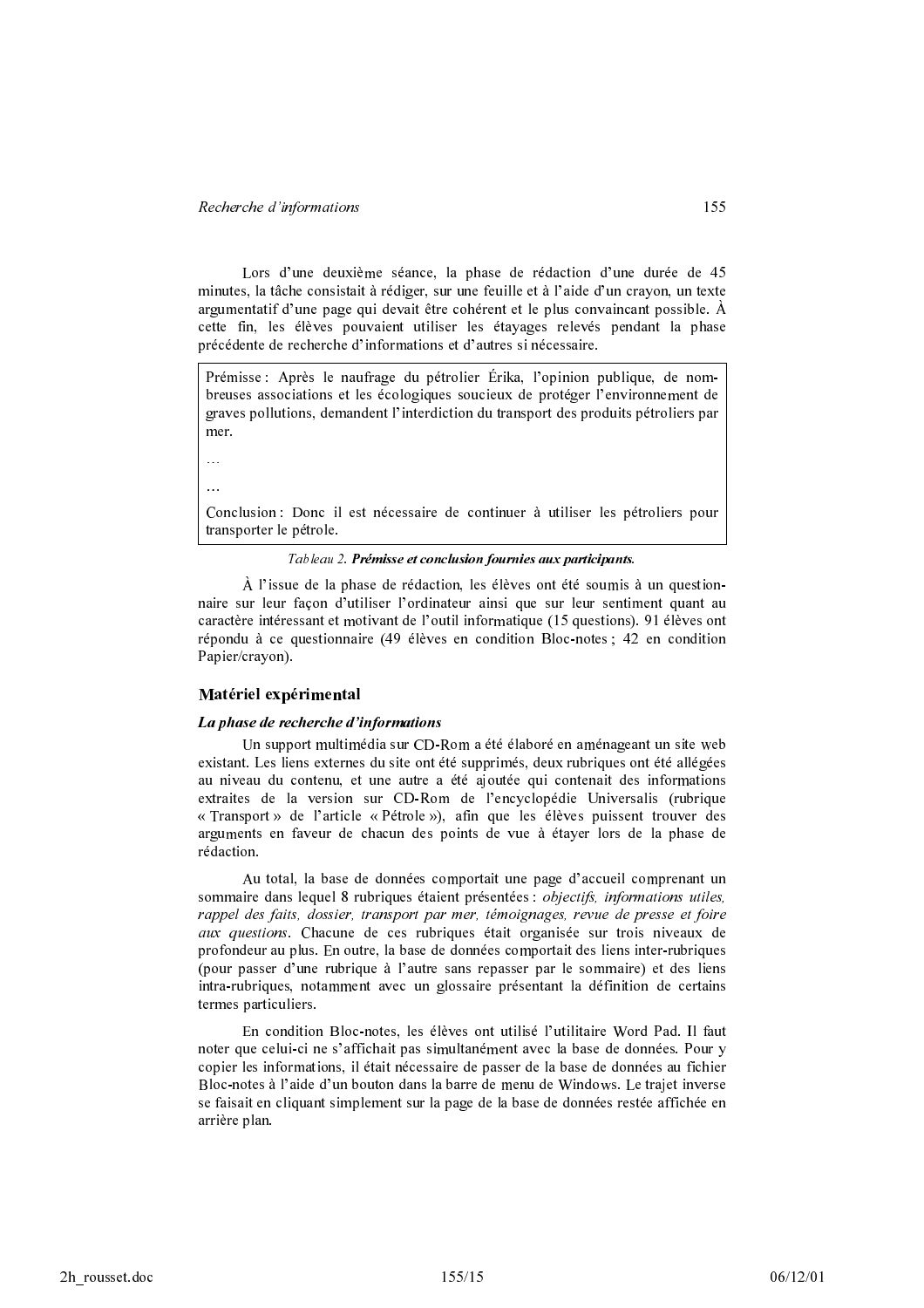### La phase de rédaction

Les élèves disposaient d'une feuille double dont la partie gauche intérieure pouvait servir de brouillon et dont la partie droite intérieure servait de page pour rédiger manuellement leur argumentation dont la prémisse et la conclusion étaient pré-imprimées. De plus, ils avaient sous les yeux leurs notes, manuscrites ou imprimées, prises lors de la phase précédente.

# Variables dépendantes et hypothèses

Quatre types de variables ont été analysées dans cette recherche (cf. tableau 3). Les premières devaient permettre d'analyser la performance des rédacteurs dans chacune des phases expérimentales en termes de quantité d'étayages sélectionnés ou produits, de pertinence de ces étayages par rapport aux deux points de vue à défendre ainsi qu'en termes d'orientation argumentative de ces étayages (en faveur de la prémisse ou de la conclusion).

| Mesure des performances des élèves<br>: (en phase de recherche d'infor-<br>mations et en phase de rédaction)                  | Nombre moyen d'étayages<br>Fréquence moyenne d'étayages pertinents<br>Nombre moyen d'arguments pour/contre la<br>conclusion            |
|-------------------------------------------------------------------------------------------------------------------------------|----------------------------------------------------------------------------------------------------------------------------------------|
| Stratégies rédactionnelles<br>: (utilisation en rédaction des infor-<br>mations sélectionnées lors de la<br>phase précédente) | Nombre moyen d'étayages réutilisés tels quels<br>Nombre moyen d'étayages réutilisés et transformés<br>Nombre moyen d'étayages nouveaux |
| : La qualité des textes produits                                                                                              | % de textes comportant à la fois argument(s) et<br>$control = argument(s)$<br>% de textes conformes au schéma argumentatif             |
| : Caractère attrayant et utile du<br>dispositif                                                                               | % des réponses au questionnaire                                                                                                        |

Tableau 3. Variables dépendantes analysées dans cette recherche.

Globalement, il était attendu que les élèves plus avancés en lecture soient plus performants que leurs camarades moins avancés et que ceux de la condition Bloc-notes recueillent plus d'étayages que les élèves du groupe Papier/crayon lors de la phase initiale de recherche d'informations, puisque la copie sur un fichier informatique est plus rapide que la transcription manuelle. De plus, pour repérer un éventuel effet qualitatif du mode de recueil utilisé, l'analyse a également porté sur la fréquence d'étayages pertinents. Par ailleurs, il était également attendu que les élèves sélectionnent et produisent plus d'étayages en faveur du point de vue à défendre, c'est-à-dire la conclusion imposée.

Le second groupe de variables concernaient l'utilisation lors de la phase de rédaction des étayages recueillis pendant la recherche d'informations. Plus précisément, en considérant que l'expertise en lecture et en rédaction sont liées (Scardamalia & Bereiter, 1991), il était attendu que pendant la phase de rédaction, les élèves n'utilisent pas les étayages recueillis de la même façon selon leur niveau en lecture. Les moins bons lecteurs étaient supposés réutiliser plus les étayages tels qu'ils les avaient sélectionnés, développant ainsi une stratégie du même ordre que la stratégie des connaissances racontées (Scardamalia & Bereiter, 1987). Les bons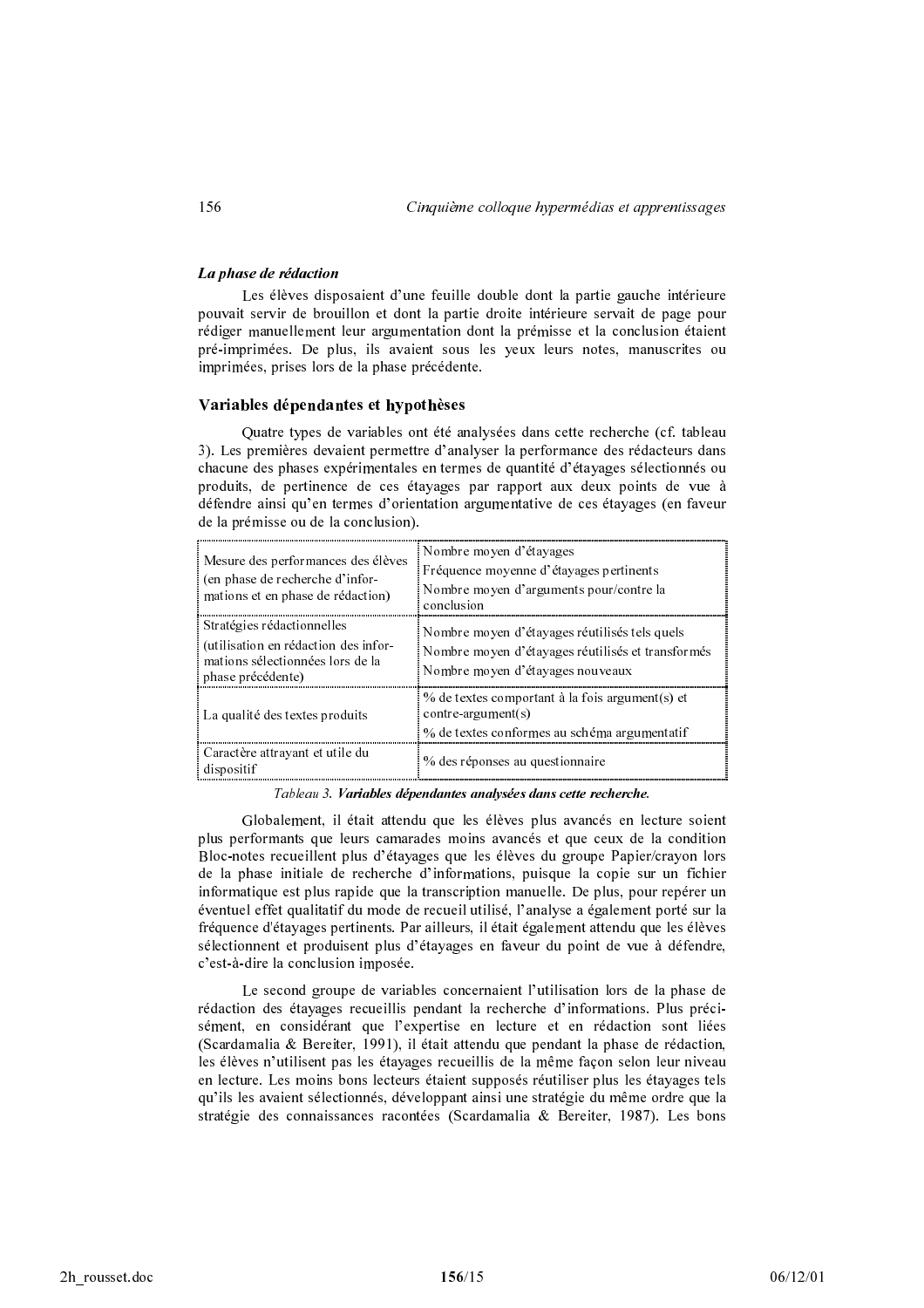lecteurs, quant à eux, devaient plutôt développer une stratégie de l'ordre de celle de transformation des connaissances en modifiant plus les étayages qu'ils réutilisaient et en en intégrant plus de nouveaux, manifestant ainsi, le souci de produire un texte cohérent.

Le troisième type de variables analysées permettait d'évaluer la qualité globale des textes à deux niveaux. Au premier niveau était pris en compte le fait que les textes contiennent au moins un étayage en faveur de chacun des points de vue, et ce indépendamment de l'organisation des arguments et des contre-arguments. Au second niveau, les textes ont été appréciés en fonction de leur conformité au schéma argumentatif. Il était attendu pour ces deux variables que les élèves plus avancés en lecture soient plus performants que leurs camarades.

Enfin, les réponses au questionnaire devaient permettre de vérifier l'intérêt éprouvé par les élèves vis-à-vis du dispositif informatique qui leur avait été proposé.

# RÉSULTATS

### Les performances des élèves

#### Les étayages sélectionnés pendant la phase de recherche d'informations

Les élèves en condition Papier/crayon ont en moyenne sélectionné moins d'étayages (m=3.92) qu'en condition Bloc-notes (m=5.06 ;  $F(1,91)$ =4.523 ;  $p$ =.036 ; cf. tableau 4).

Cet effet du mode de recueil est encore observé pour les étayages pertinents, mais seulement chez les lecteurs moins avancés. Ces derniers sélectionnent en moyenne une proportion d'étayages pertinents moindre avec le support papier qu'avec le bloc-notes  $(F(1,91)=4.79 \ ; \ p=031 \ ;$  cf. tableau 4). Le mode de recueil utilisé n'a aucun effet pour les lecteurs les plus avancés. De plus, les résultats indiquent que les élèves moins avancés en lecture, quand ils ont travaillé en condition Papier/crayon, ont recueilli une proportion d'étayages pertinents moindre que les élèves des trois autres conditions dont les performances ne sont pas significativement différentes  $(F(1,91) = 5.18 ; p = .025)$ .

|                                         |            |        | Lecteurs plus avancés Lecteurs moins avancés |        |
|-----------------------------------------|------------|--------|----------------------------------------------|--------|
|                                         | Bloc-notes | Papier | Bloc-notes                                   | Papier |
| Nombre moyen d'étayages sélectionnés    | 5.17       | 3.89   | 495                                          | 3.96   |
| Fréquence moyenne d'étayages pertinents | .60        | .62    | -67                                          | .46.   |

Tableau 4. Nombre moyen d'étayages et fréquence moyenne d'étayages pertinents sélectionnés lors de la phase de recherche d'informations.

#### Les étayages produits pendant la phase de rédaction

En phase de rédaction, quel que soit le mode de recueil utilisé, le niveau en lecture a un effet sur toutes les variables observées (Cf. tableau 5). Les lecteurs plus avancés ont produit plus d'étayages  $(m=5.52)$  que les moins avancés  $(m=4.31$  ;  $F(1,91)=8.05$  ;  $p=006$  ;). Ils ont aussi produit une proportion d'étayages pertinents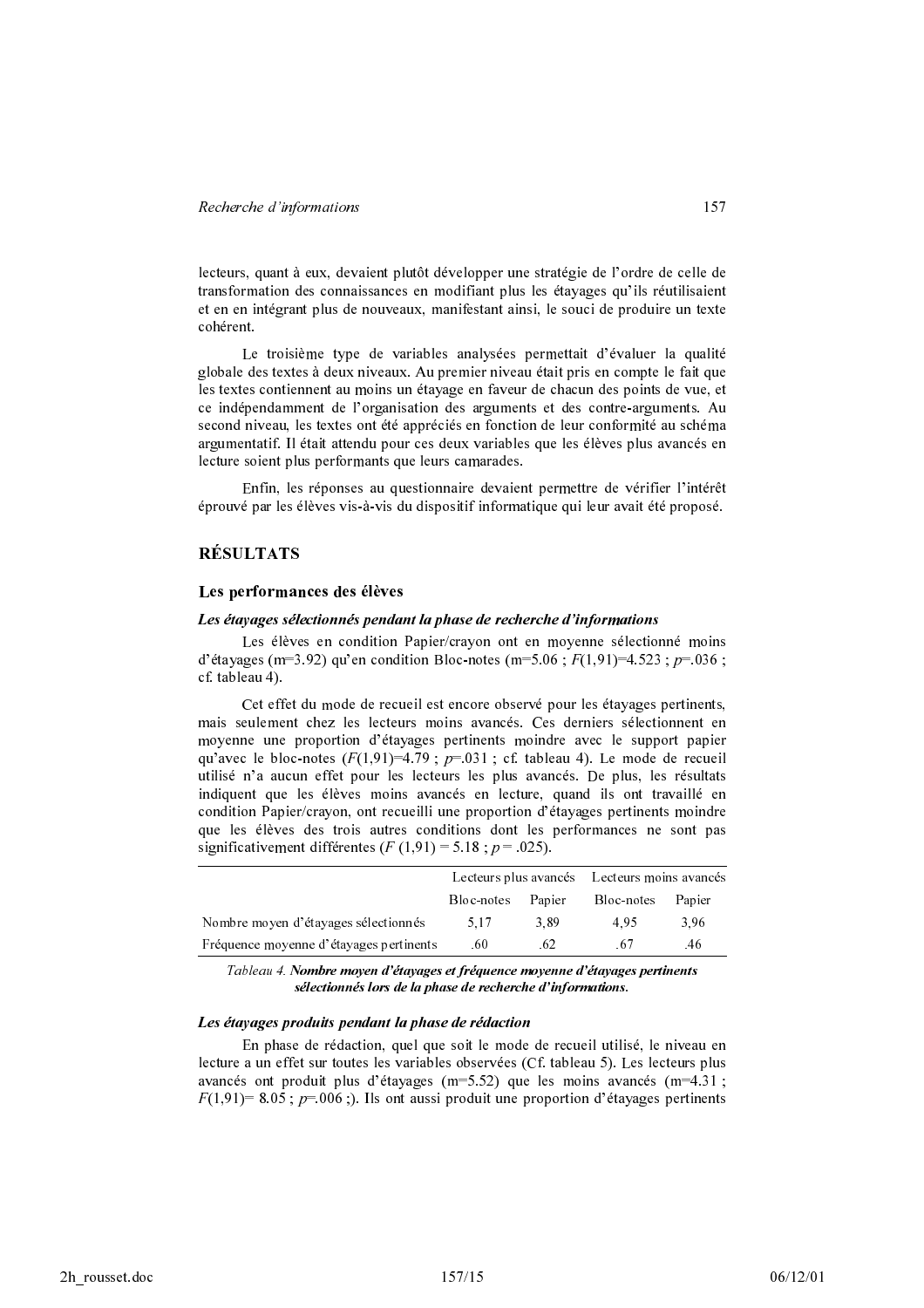|                                         |            |        | Lecteurs plus avancés Lecteurs moins avancés |        |
|-----------------------------------------|------------|--------|----------------------------------------------|--------|
|                                         | Bloc-notes | Papier | Bloc-notes                                   | Papier |
| Nombre moyen d'étayages produits        | 5.27       | 5.78   | 4.38                                         | 4.23   |
| Fréquence moyenne d'étayages pertinents | .76        | .86    | .62                                          | .67    |

plus importante que leurs camarades moins avancés en lecture (respectivement, m=0.81 et m=0.65 ;  $F(1,91)$ =7.95 ;  $p=006$ ).

Tableau 5. Nombre moyen d'étayages et fréquence moyenne d'étayages pertinents produits lors de la phase de rédaction.

#### Orientation argumentative des étayages sélectionnés et produits

Quel que soit leur niveau de maîtrise en lecture et le mode de recueil des informations utilisé, les élèves, lorsqu'ils ont recherché les informations en première phase, comme lorsqu'ils ont rédigé leur texte, ont en moyenne plus étayé le point de vue à défendre (Recherche d'informations : 1,92 *vs* 0,77  $F(1,91) = 19.28$  ;  $p<.001$  ; Rédaction : 2,60 vs 1,12  $F(1,91) = 43.74$ ;  $p<001$ ; Cf. Figure 1).



Figure 1. Nombre moyen d'étayages selon leur orientation dans les deux phases expérimentales.

# Les stratégies rédactionnelles des élèves

#### Les étayages sélectionnés et réutilisés sans modification

Les lecteurs moins avancés en condition Papier/crayon ont réutilisé en phase de rédaction significativement plus d'étayages tels qu'il les avaient recueillis que les élèves des autres conditions ( $F(1,91)$ =10.47 ;  $p$ =.0016 ; cf. tableau 6)

|                              |            |        | Lecteurs plus avancés Lecteurs moins avancés |        |
|------------------------------|------------|--------|----------------------------------------------|--------|
| Nombre moyen d'étayages      | Bloc-notes | Papier | Bloc-notes                                   | Papier |
| réutilisés sans modification | 0.50       | 0.72   | 0.29                                         | 1.35   |
| réutilisés et transformés    | 2.27       | 1.33   | 1.24                                         | 0.65   |
| nouveaux                     | 2.47       | 3.72   | 2.86                                         | 2.08   |

Tableau 6. Nombre moyen d'étayages produits sélectionnés ou non lors de la phase de recherche d'informations et modifiés ou non lors de la phase de rédaction.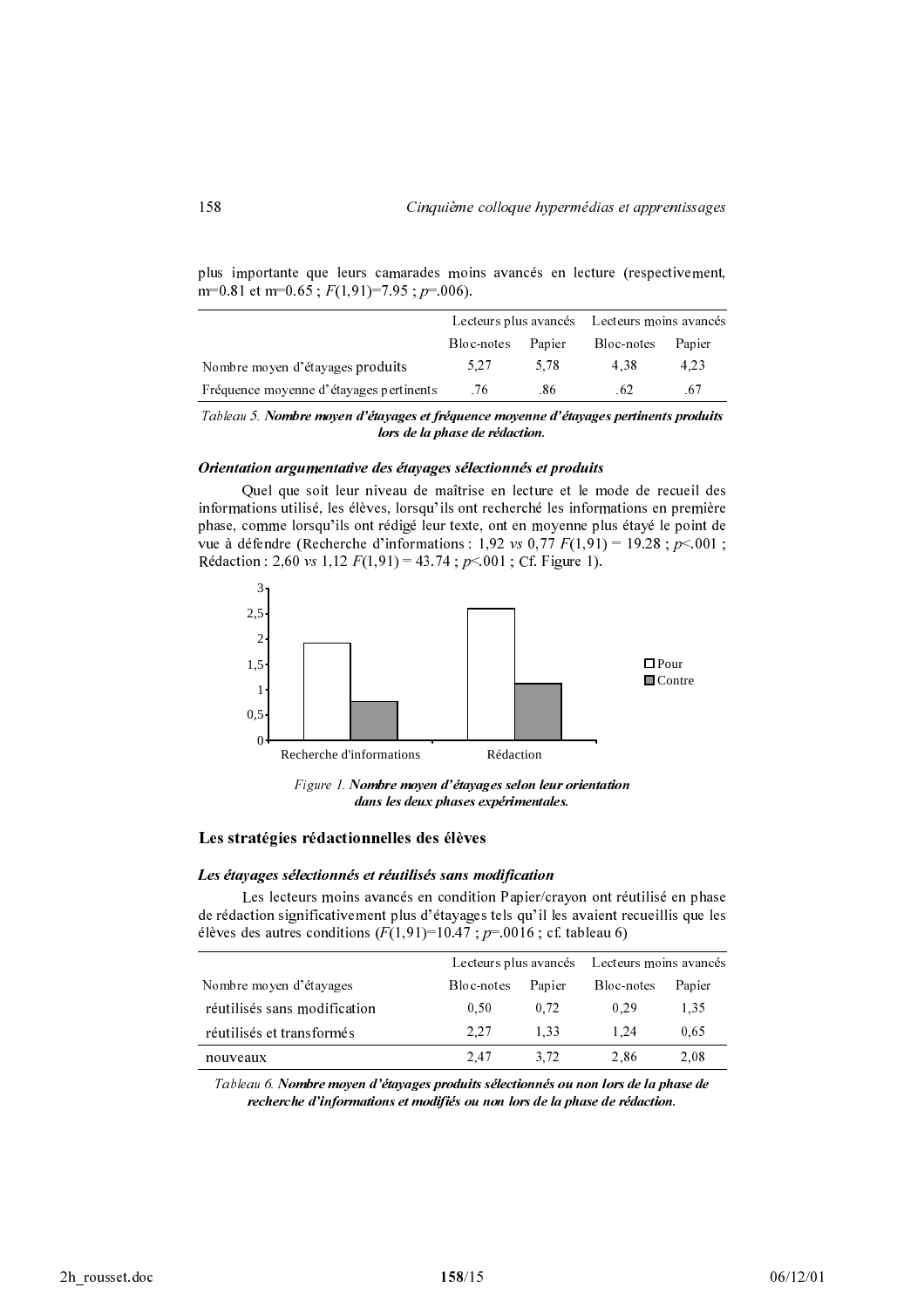#### Les étayages transformés

Les lecteurs moins avancés de la condition Papier/crayon sont aussi ceux qui en moyenne ont significativement moins transformé les étayages sélectionnés, comparé aux autres conditions  $(F(1,91)=9.42; p=.0028; cf.$  tableau 6).

#### Les nouveaux étayages

De la même façon, les lecteurs moins avancés de la condition Papier/crayon ont eu tendance à produire moins de nouveaux étayages en phase de rédaction que les élèves des autres conditions  $(F(1,91)= 2.85 : p=.094 : cf.$  tableau 6).

### La qualité des textes produits

Les lecteurs avancés, qui ont produit des textes plus longs (comportant plus d'étavages), n'ont en revanche pas mieux structuré leurs textes que les lecteurs moins avancés. L'analyse des textes indique que globalement 43% d'entre eux comportent à la fois des arguments et des contre arguments (cf. figure 2).



Figure 2. Pourcentage de textes produits comportant au moins un argument et un contre-argument.

Cependant, seuls 19% des textes produits par les élèves des quatre groupes sont conformes au schéma argumentatif, c'est-à-dire organisés de la façon suivante : argument(s) suivant la prémisse, contre-argument(s) précédant la conclusion et présence d'au moins un connecteur marquant l'opposition entre ces deux blocs  $d'$ étayages ; cf. figure 3).



Figure 3. Pourcentage de textes produits respectant le schéma argumentatif.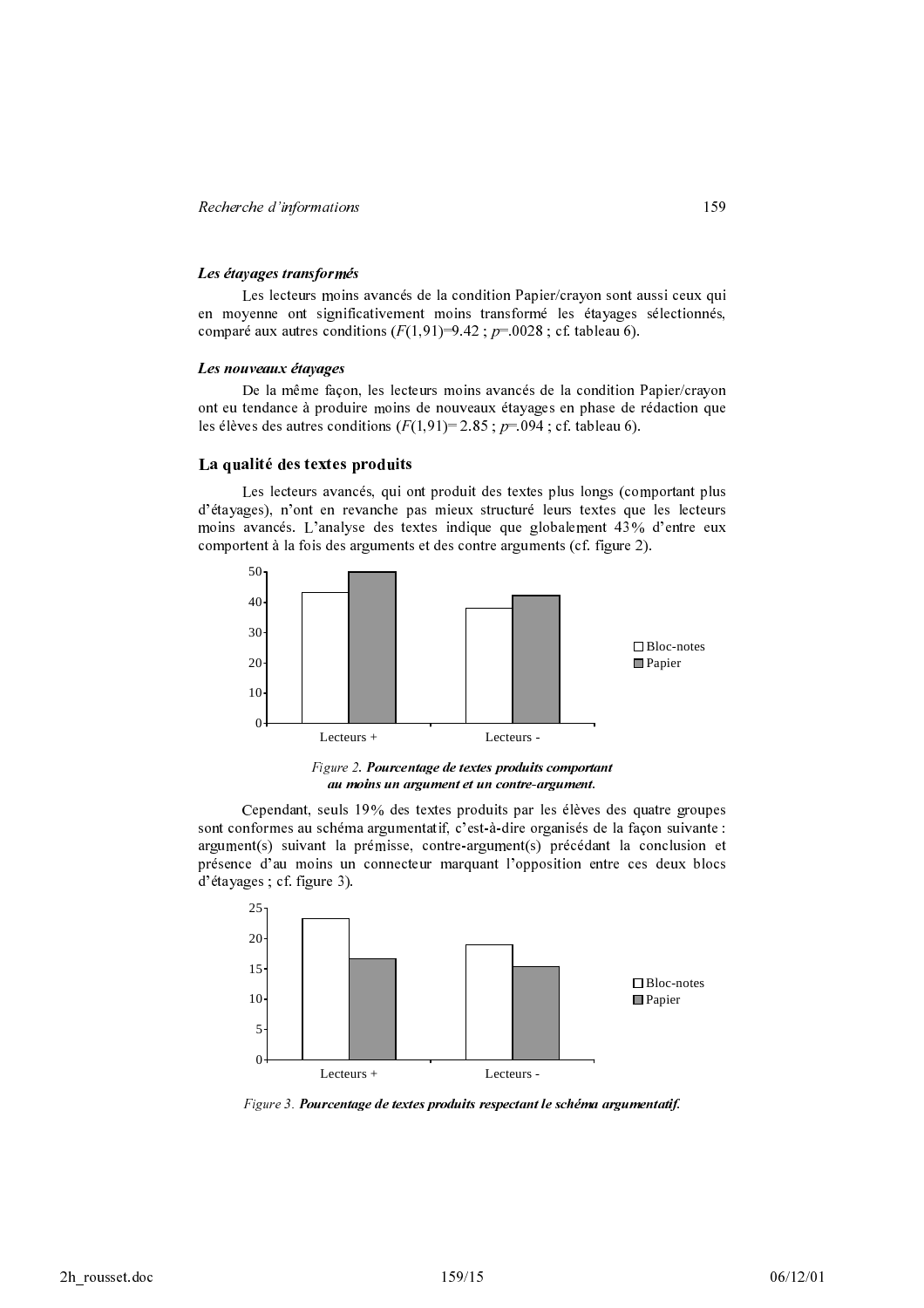## Caractère attravant et utile du dispositif informatisé

91 élèves ont répondu au questionnaire (49 en condition Bloc-notes ; 42 en  $\,$ condition Papier/crayon). Globalement, les résultats indiquent le caractère intéres- $\mathop{\mathsf{isant}}, \mathop{\mathsf{facile}}$  d'utilisation et utile de l'outil informatique.

Notamment, 80% des élèves ont répondu que la lecture du site Web leur a permis de trouver des idées auxquelles ils n'auraient pas pensé autrement. Ils ont été plus nombreux à avoir trouvé la tâche facile à réaliser en condition Bloc-notes  $(92\%)$  qu'en condition Papier/crayon  $(57\%)$ .

70% des élèves ont répondu qu'ils n'avaient pas lu l'ensemble des informations contenues sur le site web, quelle que soit la condition dans laquelle ils avaient travaillé tandis que 30% ont déclaré avoir lu toutes les informations du site.

### **DISCUSSION**

Suite aux résultats observés, plusieurs points peuvent être discutés. Tout d'abord, et contrairement aux attentes, pendant la phase de recherche d'informations, les élèves moins avancés en lecture n'ont pas recueilli moins d'étayages que leurs camarades plus avancés. De plus, comme ces derniers, ils ont tiré profit de l'utilisation du bloc-notes informatisé qui leur a permis de sélectionner plus aisément les étayages que quand ils devaient les transcrire manuellement. Par ailleurs, en ce qui concerne la pertinence des étayages sélectionnés, les lecteurs moins avancés ont eu des performances comparables à celles des élèves avancés en lecture. Seuls les lecteurs moins avancés de la condition Papier/crayon ont recueilli moins d'étayages pertinents.

Si l'on considère la différence de performance, en condition prise de notes manuelle, entre élèves plus ou moins avancés en lecture, ces résultats indiquent que ces derniers éprouvent plus de difficultés à effectuer une prise de notes manuelle que les plus avancés. En effet, quand ils peuvent utiliser le bloc-notes leur performance est comparable à celle des lecteurs plus avancés. Cette observation va dans le sens d'une relation entre expertise en lecture et en écriture comme le proposent Scardamalia et Bereiter (1991). Tout se passe comme si les lecteurs moins avancés devaient consacrer une part de ressources cognitives à l'écriture manuelle, et de ce fait ne disposaient plus des ressources suffisantes pour évaluer la pertinence des informations lues. Quand les processus d'écriture sont pris en charge par l'utilisation du bloc-notes, les lecteurs moins avancés pourraient focaliser leur attention sur les processus de compréhension, sur le maintien en mémoire de travail du but de la  $\epsilon$  recherche d'informations et sur l'évaluation des éléments sélectionnés.

Ces résultats amènent aussi des éléments de réponse à la question des processus mis en œuvre dans la lecture sur papier et sur écran. En effet, les performances comparables, au regard des observables utilisés dans cette recherche, des élèves qui sont distingués par un test de compréhension en lecture, laissent supposer que la confrontation à un hypertexte n'implique pas les mêmes traitements que la lecture sur papier. Cela est-il dû à la structure hypertextuelle non linéaire comme le propose Rouet (1997) ou au fait que, dans cette situation, les lecteurs plus avancés ne peuvent plus utiliser les mêmes stratégies efficaces qu'avec un support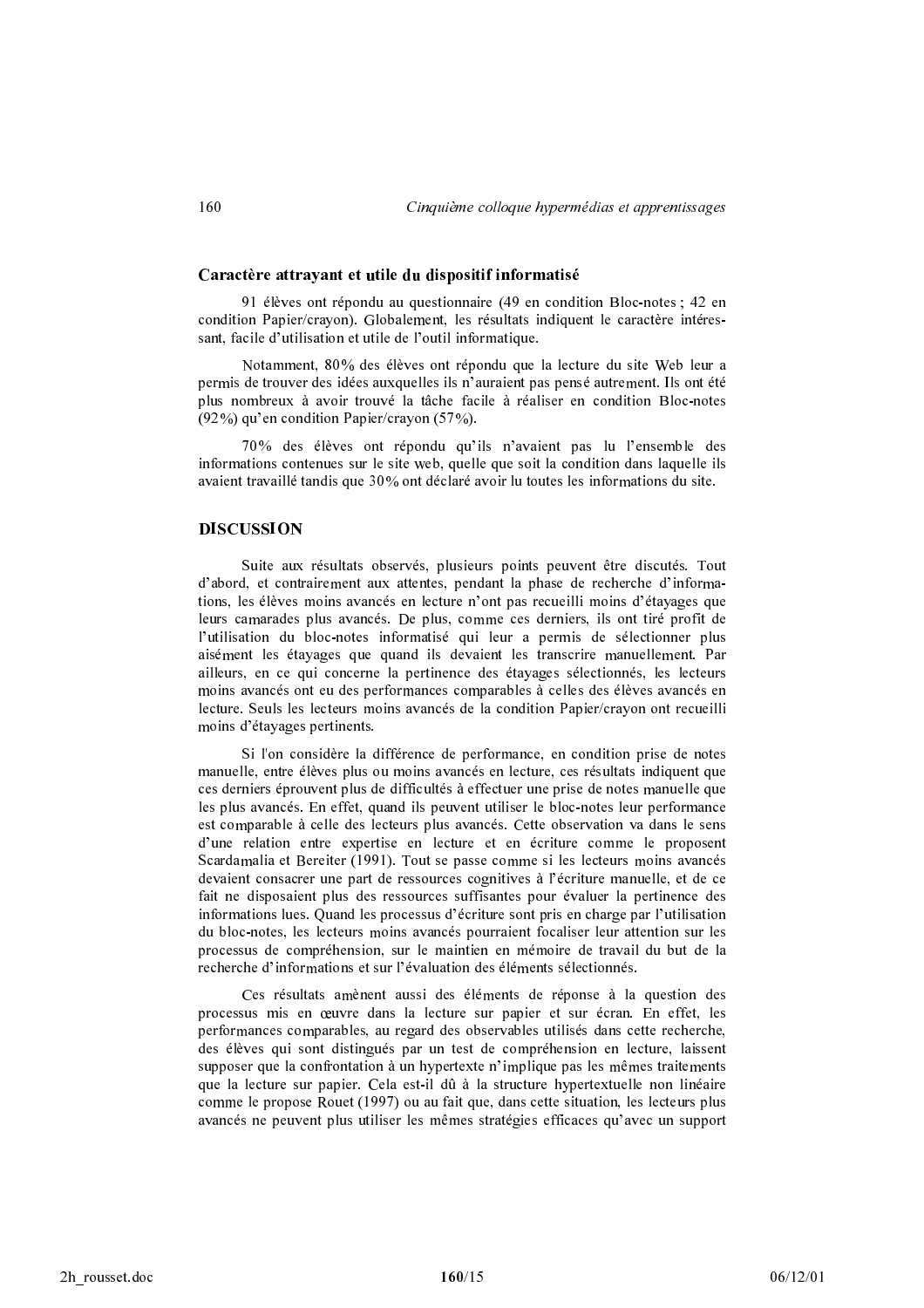traditionnel ? Seules des recherches centrées sur l'analyse en temps réel de l'activité de lecteurs confrontés à ces deux supports pourront permettre de prendre position de façon argumentée et de répondre à la question plus générale de la nécessité d'un apprentissage systématique de la lecture d'hypertextes.

Un deuxième point est relatif au fait que les élèves des différentes conditions ont privilégié, du moins au niveau quantitatif, le point de vue présenté en conclusion, c'est-à-dire qu'ils ont, comme l'indique Brassart (1988), surtout étayé le point de vue à défendre. Cette focalisation sur le point de vue à défendre se manifeste dès la phase de recherche d'étavages. Ainsi, l'absence de prise en compte de différents points de vue dans une argumentation écrite ne semble pas liée à des difficultés rédactionnelles. Il semblerait plutôt que ce soit la représentation de l'activité d'argumentation par écrit qui soit en cause et que les élèves considèrent que pour bien défendre un point de vue il faille l'étayer abondamment en ignorant les autres. Cependant, comparativement aux résultats massivement observés dans des recherches antérieures (Brassart, 1991 ; Stein & Miller, 1993), l'utilisation de la base de données hypertextuelle permet à la grande majorité des élèves de prendre en compte les deux points de vue opposés en étayant, même a minima, celui présenté en introduction.

En troisième lieu et pour ce qui est des résultats observés pendant la phase de rédaction, il faut noter qu'ils sont compatibles avec les acquis de la littérature. Quel que soit le mode de recueil des informations utilisé dans la phase précédente, le niveau en lecture a un effet massif sur les variables analysées. Ainsi, les lecteurs avancés produisent plus d'étayages, et plus d'étayages pertinents, que les lecteurs moins avancés. Cenendant, le niveau de maîtrise en lecture n'a pas d'effet sur la structuration des étayages produits. À ce propos, le fait que  $43\%$  des textes produits contiennent au moins un étayage en faveur de chacun des points de vue met en évidence que dans une situation contrainte (tâche alpha-oméga) et avec l'aide d'une base de données thématiques, les jeunes rédacteurs parviennent à prendre en compte deux points de vue contradictoires. Cependant l'articulation de ces étayages constitue une réelle difficulté pour ces rédacteurs puisque seuls 19% des textes produits sont conformes au schéma argumentatif. En d'autres termes, disposer de connaissances thématiques relatives aux différents points de vue à prendre en compte n'est pas une condition suffisante pour produire une argumentation cohérente.

Enfin, en ce qui concerne l'utilisation en phase de rédaction des étayages sélectionnés lors de la recherche d'informations, les résultats mettent en évidence un effet d'interaction des facteurs niveau en lecture et mode de recueil utilisé. En effet. à ce niveau, les élèves moins avancés en lecture qui ont noté les étayages sur papier se distinguent de ceux des trois autres conditions qui, eux ont des utilisations comparables de leurs notes. Plus précisément, ces élèves réutilisent plus leurs notes sans y apporter de modifications et introduisent moins d'étayages nouveaux lors de la phase de rédaction que ceux des autres conditions. Ils semblent ainsi se cantonner dans une activité de recopie lors de la phase de rédaction. À l'inverse, les élèves des autres conditions, et en particulier les lecteurs moins avancés qui ont utilisé le blocnotes lors de la phase de recherche d'informations, modifient leurs notes, ajoutent de nouveaux étayages et réutilisent peu d'étayages tels qu'ils les avaient copiés. Ce faisant, ils semblent manifester tout au long de la phase de rédaction un souci de contrôle de leur activité et une préoccupation de la cohérence de leur texte. Cette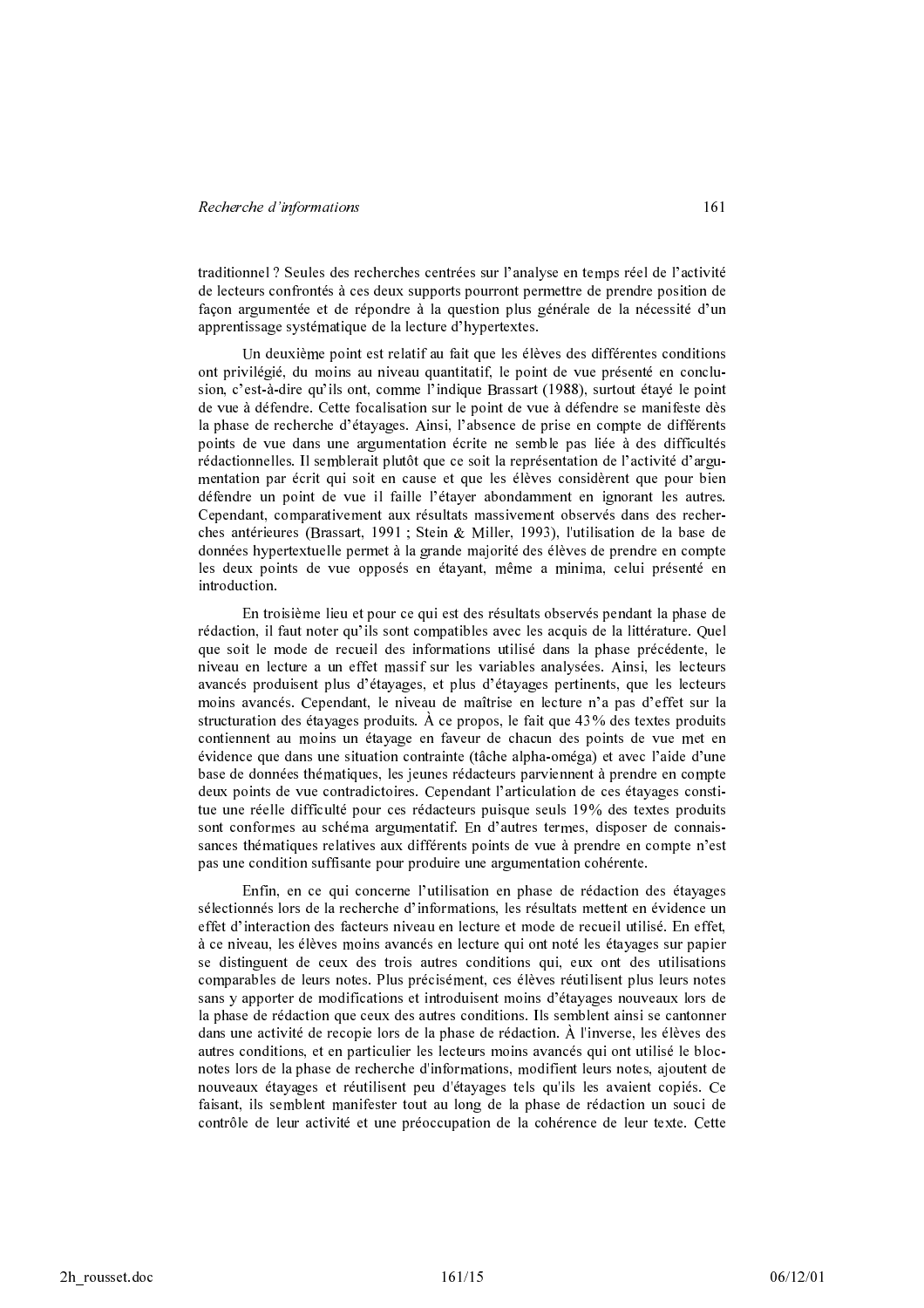recherche constante de l'adaptation de leurs notes traduisant l'exercice d'un contrôle continu de l'élaboration du texte est à mettre en relation avec les stratégies rédactionnelles expertes de transformation des connaissances décrites par Scardamalia et Bereiter (1987). Au contraire, le cantonnement à une activité de recopie pourrait être assimilé aux stratégies rédactionnelles des connaissances racontées.

Au total, concernant l'utilisation des étayages lors de la phase de rédaction, il est intéressant de constater qu'un recueil préalable au moyen du bloc-notes incite les élèves moins avancés en lecture à développer le même type de stratégie que les plus avancés, stratégie qui les amène à exercer un contrôle de leur texte, c'est-à-dire à adopter un comportement caractéristique des rédacteurs experts. Au contraire, un recueil préalable des étayages sur papier ne permet pas à ces élèves de développer ce type de stratégie. Par ailleurs, le mode de recueil des étayages pendant la phase de recherche d'informations n'a pas d'incidence sur le comportement des élèves plus avancés en lecture lors de la phase de rédaction.

Enfin, il faut noter que la mise en œuvre de stratégies différentes n'a pas d'impact sur la qualité structurelle des textes produits, et que celle-ci reste faible dans tous les cas. Ce constat n'est pas surprenant si l'on considère que ces élèves sont en début d'apprentissage de l'argumentation écrite et que leur acquisition de la compétence rédactionnelle se déroulera sur plusieurs années d'enseignement. Dans ce cadre, il semble cependant intéressant que les élèves commencent à mettre en place des stratégies qui pourront devenir plus efficaces au fil de leurs confrontations aux tâches d'écriture plutôt que de se cantonner à la mise en œuvre de stratégies de recopie qui resteront peu efficientes.

# **CONCLUSION**

Globalement, les résultats obtenus dans cette expérience illustrent les difficultés des élèves du cycle 3 à produire un texte argumentatif, même lorsqu'ils disposent d'un support multimédia mettant des connaissances pertinentes à leur disposition et d'un outil d'aide pour récupérer celles qu'ils jugent utiles. Ce constat est banal, vu que ces élèves débutent dans leur apprentissage de la production de textes argumentatifs.

Au-delà de ce constat attendu, cette recherche met en évidence un effet différencié du dispositif et de l'aide proposés aux élèves. En effet, le découpage de la tâche de rédaction en deux phases ne semble profiter qu'aux élèves plus avancés en lecture et aux moins avancés qui ont utilisé le bloc-notes. Ces derniers, grâce à cette aide, deviennent aussi performants que leurs camarades quand ils recherchent de l'information et réutilisent comme eux leurs notes en essayant de les adapter lorsqu'ils rédigent leur texte. Tout se passe comme si ces élèves se focalisaient sur les informations à recueillir avant de se consacrer au travail d'organisation et de structuration des idées en vue du texte à produire (processus qui nécessite de reformuler certaines informations et/ou d'en ajouter). Les élèves moins avancés en lecture qui n'ont pas bénéficié du bloc-notes ne profitent pas du découpage de la tâche puisqu'ils semblent majoritairement ne faire que recopier leurs notes lors de la phase de rédaction.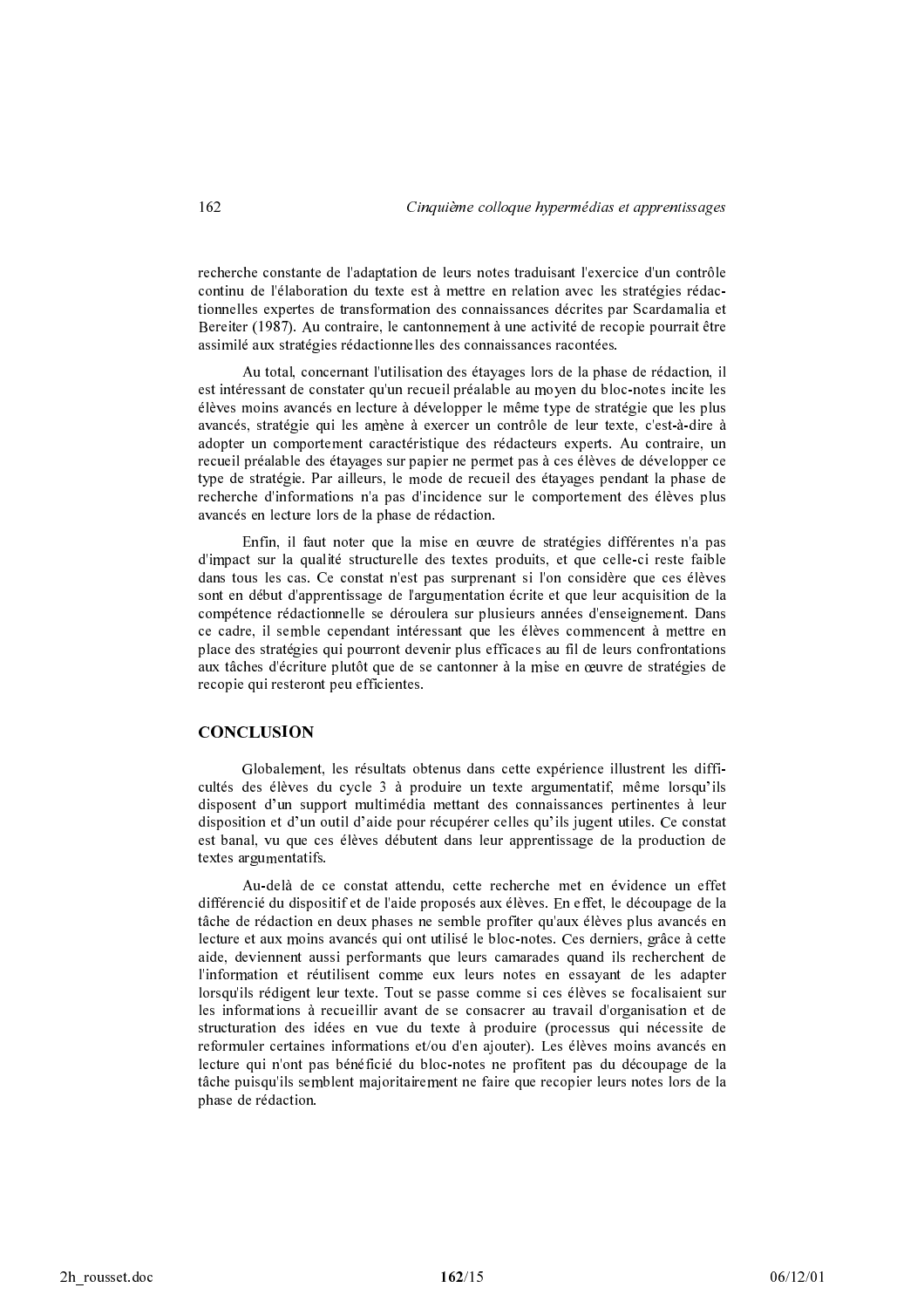En d'autres termes, ce travail souligne la nécessité d'adapter le dispositif technologique aux caractéristiques des élèves appelés à l'utiliser. Il met aussi en évidence la nécessité d'évaluer de façon précise les effets de la mise en place d'un dispositif TICE. En effet, il semble que la mise à disposition d'un bloc-notes n'ait pas de conséquence sur la réalisation de la tâche des élèves plus avancés en lecture. Par contre, l'utilisation de cette aide associée à la consultation d'une banque de données permet aux élèves moins avancés en lecture d'être aussi performants que les plus avancés et les met en situation de développer les mêmes stratégies que ces derniers lors de la rédaction. Ainsi, ce travail met en évidence que l'utilisation d'une aide à la recherche d'informations (bloc-notes) peut avoir des répercussions sur la façon d'utiliser ces informations en tâche de rédaction, répercussions qui étaient difficilement prévisibles *a priori*. Cette adaptation ne peut être envisagée de manière globale ou systématique. Elle devrait plutôt être pensée en référence aux contraintes propres aux tâches proposées aux élèves et aux difficultés spécifiques que ceux-ci rencontrent dans les activités auxquelles ils sont confrontés.

# **BIBLIOGRAPHIE**

- Adam J. M. (1992). Les textes : types et prototypes. Récit, description, argumentation, explication et dialogue, Paris : Nathan.
- Akiguet S. (1997). « Amorce de la compétence argumentative écrite chez des enfants de neuf, dix et onze ans », Archives de Psychologie, vol. 65, p. 29-48.
- Andriessen J. E. B. et al.  $(1996)$ . « Thematic and structural planning in constrained argumentative text production », in G. Rijlaarsdam, H. van den Bergh & M. Couzjin (éds), Theories, models and methodology in writing research, Amsterdam: Amsterdam University Press, p. 236-251.
- Aubret J. & Blanchard S. (1991). L'évaluation des compétences de lecture, Issy les Moulineaux: EAP.
- Baron G.-L. & Bruillard É. (1996). L'informatique et ses usagers dans l'éducation. Paris : PUF.
- Berkowitz M. W. & Muller C. W. (1986). « Moral reasoning and judgments of agression », Journal of Personality and Social Psychology, vol. 4, nº 51, p. 885-891.
- Brassart D. G. (1988). « La gestion des contre-arguments dans le texte argumentatif écrit chez les élèves de 8 à 12 ans et les adultes compétents », European Journal of Educational Research,  $n^{\circ}$  4, p. 51-69.
- Brassart D. G. (1991). «Les débuts de la rédaction argumentative. Approche psycholinguistique didactique », in M. Fayol, J. E. Gombert, H. Abdi & D. Zagar (éds), La production d'écrits de l'école maternelle au collège, Dijon : CRDP, p. 95-124.
- Burns C. M. (2000). « Navigation strategies with ecological displays », International Journal of Human-Computer Studies, n° 52, p. 111-129.
- Campbell C. S. & Maglio P. P. (1999). «Facilitating navigation in information spaces: Roadsigns on the World Wide Web », International Journal of Human-Computer Studies,  $n^{\circ}$  50, p. 309-327.
- Carrier J. P. (2000). L'école et le multimédia, Paris : Hachette CNDP.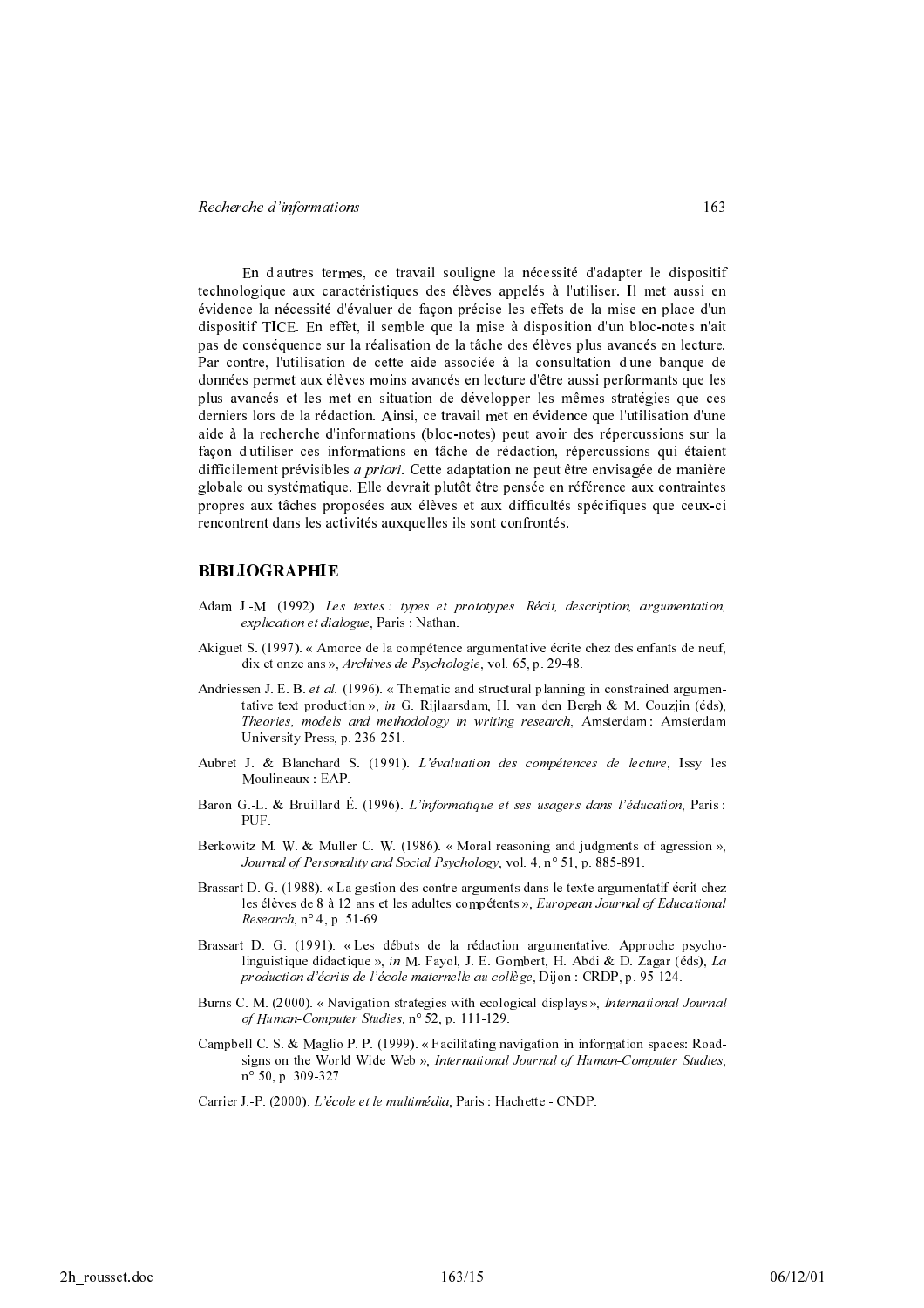- Coirier P. (1996). « Composing argumentative texts: cognitive and/or textual complexity », in G. Rijlaarsdam, H. Van den Bergh & M. Couzijn (éds), Theories, models and methodology in writing research, Amsterdam : Amsterdam University Press, p. 317-338.
- Crinon J. & Pachet S. (1997). « Des ressources hypertextes pour écrire au cycle  $3$  ». in J. Crinon & C. Gautellier (éds), Apprendre avec le multimédia. Où en est-on ?, Paris : Retz, p. 107-119.
- Golder C. & Coirier P. (1994). « Argumentative text writing: Development trends », Discourse Processes, n° 18, p. 187-210.
- Haves J. R. (1996). « A new framework for understanding cognition and affect in writing », in C. M. Levy & S. E. Ransdell (éds), The science of writing: Theories, methods, individual differences and applications, Mahwah, NJ: Lawrence Erlbaum, p. 1-27.
- Jacquinot G. (1997). « Nouveaux écrans du savoir ou nouveaux écrans aux savoirs », in J. Crinon & C. Gautellier (éds), Apprendre avec le multimédia. Où en est-on ?, Paris : Retz, p. 157-164.
- Kellogg R.T. (1996). « A model of working memory in writing », in C. M. Levy & S. E. Ransdell (éds), The science of writing: Theories, methods, individual differences and applications, Mahwah, NJ: Lawrence Erlbaum, p. 57-71.
- Lévy P. (1997). Cyberculture, Paris: Odile Jacob.
- Piolat A., Roussey J. Y. & Gombert A. (2000). «Developmental cues of argumentative writing », in J. E. B. Andriessen & P. Coirier (éds), Foundations of argumentative text processing, Amsterdam: Amsterdam University Press, p. 117-135.
- Piolat A., Roussey J. Y. & Thunin O. (1997). « Effects of screen presentation on text reading and revising », International Journal of Human-Computer Studies,  $n^{\circ}$  47, p. 565-589.
- Rouet J.-F. & Tricot A. (éds) (1998). « Chercher de l'information dans un hypertexte : vers un modèle des processus cognitifs», in Les hypermédias, approches cognitives et ergonomiques, Paris : Hermès, p. 57-74.
- Rouet J. F. (1997). « Le lecteur face à l'hypertexte », in J. Crinon & C. Gautellier (éds), Apprendre avec le multimédia. Où en est-on ?, Paris : Retz, p. 165-180.
- Rouet J.-F. (1998). « Adapter la technologie aux besoins des élèves », Vers l'Éducation Nouvelle, n° 487, p. 37-46.
- Roussey J. Y., Piolat A. & Gombert A. (1999). « Contexte de production et de justification écrite d'un point de vue par des enfants âgés de 10 à 13 ans ». Canadian Journal of Behavioural Science, vol. 3, nº 31, p. 176-187.
- Scardamalia M. & Bereiter C. (1987). «Knowledge telling and knowledge transforming in written composition », in S. Rosenberg (éd.), Advances in applied psycholinguistics, vol. 1, Cambridge : Cambridge University Press, p. 142-174.
- Scardamalia M. & Bereiter C. (1991). « Literate expertise », in K. A. Ericsson & J. Smith (éds), Toward a general theory of expertise, Cambridge, MA : Cambridge University Press, p. 172-194.
- Slotte V. & Lonka K. (1998). « Using notes during essay writing: is it always helpful? », Educational Psychology, vol. 4,  $n^{\circ}$  18, p. 445-459.
- Slotte V. & Lonka K. (1999). « Review and process effects of spontaneous note-taking on text comprehension », Contemporary Educational Psychology, n° 24, p. 1-20.